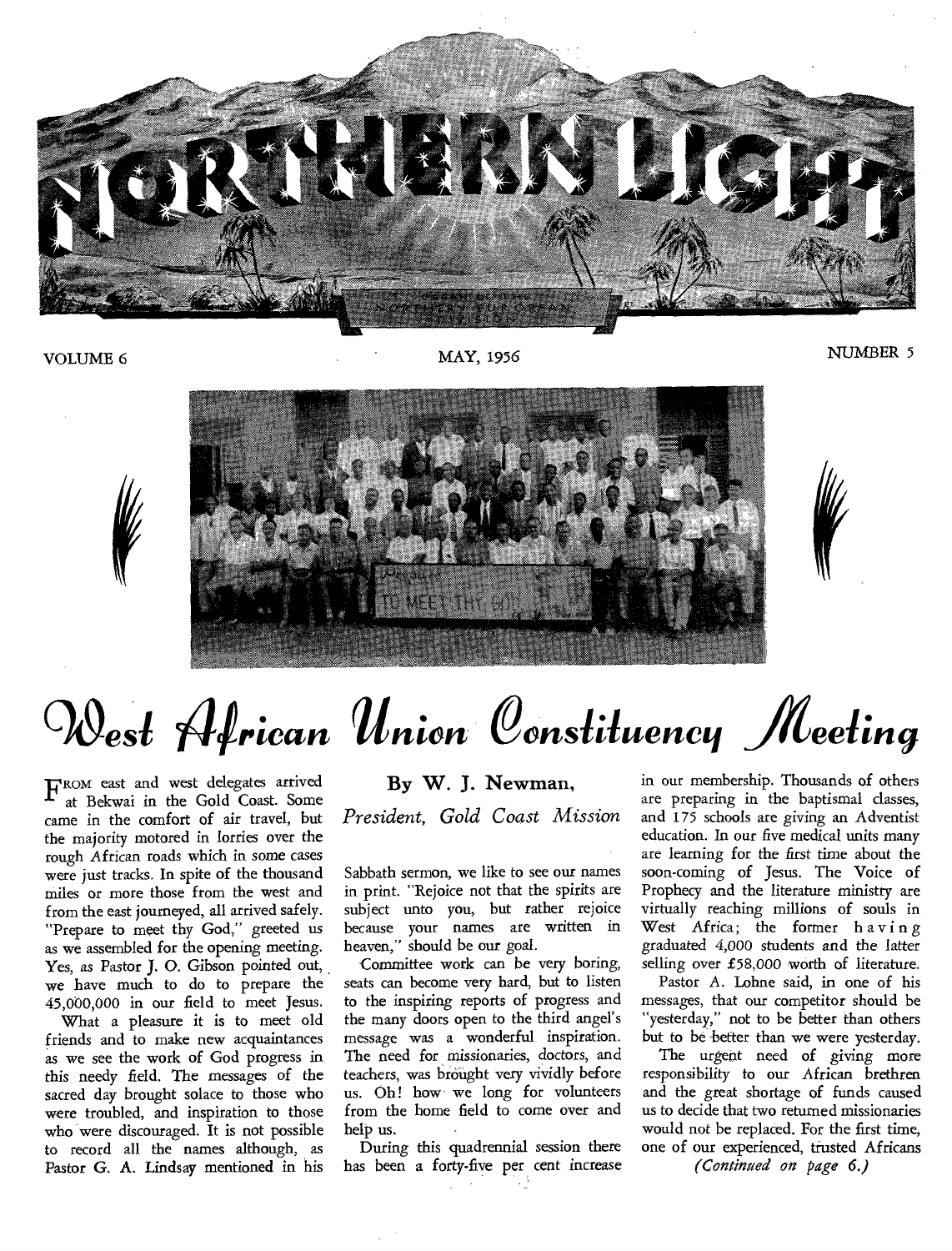#### **IMPRESSIONS BY AN AFRICAN LEADER**

#### **By C. B. Mensah**

"REJOICE, rejoice," sounded the ser--ant of God on the first Sabbath of the West African Union Constituency Meeting which was in session from December 30, 1955, to January 4, 1956.

G. A. Lindsay, Division treasurer, reaffirmed our hope in the assurance of Christ to His followers, and that the basis of our rejoicing is that our names are written in the Book of Life.

Joy, sweet fellowship, and the satisfaction of feeding on God's Word 'revailed among us and this blessed experience was climaxed by the testimonies of the delegates as the Division president, A. F. Tarr, revealed the blessedness of the "blessed hope."

From the opening day of the session to its close, the motto, "Prepare to meet thy God" (Amos 4 :12), was vividly kept before us. The motto formed the theme of the welcome address of the Union president, J. 0. Gibson.

The prayer meetings at 7 a.m. and morning devotions at 8.30 a.m. were very precious and those who missed them lost yet another privilege.

Who will ever forget the words of encouragement from J. J. Hyde as he revealed the will of God for His children as recorded in Isaiah 34:1-13, or the topics : "Results of the Pentecostal Rain," and "The Playing of the Second Fiddle," given by Alf Lohne, president of the West Nordic Union?

The enthusiasm of R. Erdmann, visiting pastor from Dakar, Senegal, French West Africa, was no less appreciated than the solo that he rendered so ably. The wonderful revelation of avoiding excuses as recorded in the story of the making of the golden calf in Exodus 32 :24, was expressed by C. D. Henri, as "not rearing a golden calf." Mention should also be made of the contributions of W. J. Newman, G. M. Ellstrom, and H. J. Welch.

The items of music rendered in vernacular by the different delegates enlivened the meetings. Everyone felt the presence of the Spirit, and all hearts were filled with joy for being near the Lord for five days that were spent on the campus of the Bekwai Institution.

#### **MY FIRST DAY IN AFRICA By Alf Lohne**



THE sudden change from shivering in the arctic cold of the north in the coldest winter we have had for forty years, to perspiring under the tropical sun of Africa was a shocking

but, at the same time, delightful experience.

The day I entered the plane in Oslo, Norway, the temperature was eleven degrees centigrade below zero. In the raw, damp cold I was forced to dress heavily as we always do in the middle of winter here. The aeroplane made a short stop in London, and M. E. Lind, who was at the airport, wished me a good and safe journey to what he called "a very hot place."

Twenty-four hours later I disembarked in the city of Enugu in the very heart of West Africa. W. J. Newman, president of the East Nigerian Mission, and A. E. Farrow, Educational secretary of the same field, met me at the airport. Pastor Newman has since been appointed to the leadership of the Gold Coast Mission and Pastor Farrow is now the president of the East Nigerian Mission.

The two brethren were dressed very lightly, in shorts and thin shirts. In spite of this, they perspired freely as the sun seemed to stay directly above us, heating

up everybody and everything. When I met them, I was dressed in heavy underwear and a suit made for other conditions. I felt like being in a steam bath with my clothes on.

As soon as we arrived at the place where we were to stay overnight, I wrenched off my heavy clothes as quickly as I could and, putting on something more suited to the climate, I felt better.

There was not much time for relaxing or for adjusting myself to the new and strange conditions, for Pastor Newman told me that a meeting had been arranged for the same evening, and I was to be the speaker. This was one of the things I had looked forward to with some misgiving. First of all, I would have to preach in English which is not my mother tongue. To converse in English is fairly easy, but to preach in it is something different. Those who have tried it know what I am writing about.

Secondly, the audience would consist of African natives. This was my first visit to Africa, and I knew nothing of the approach to these people who have been reared under conditions so completely different from mine. Some of the stories I had heard about visitors trying to speak in Africa or Asia as they had done in their own home countries, had caused me no little worry. So many had failed to make the contact because of illustrations used about things which just did not exist in the tropics, and naturally therefore they were not understood. The same would obtain at home in Norway, were a speaker to refer to something we had never seen and could not even imagine.

Because I had worried about this, I

*The session started on bended knee.* 

*East Nigerian delegates* in prayer.



*[Page Two)*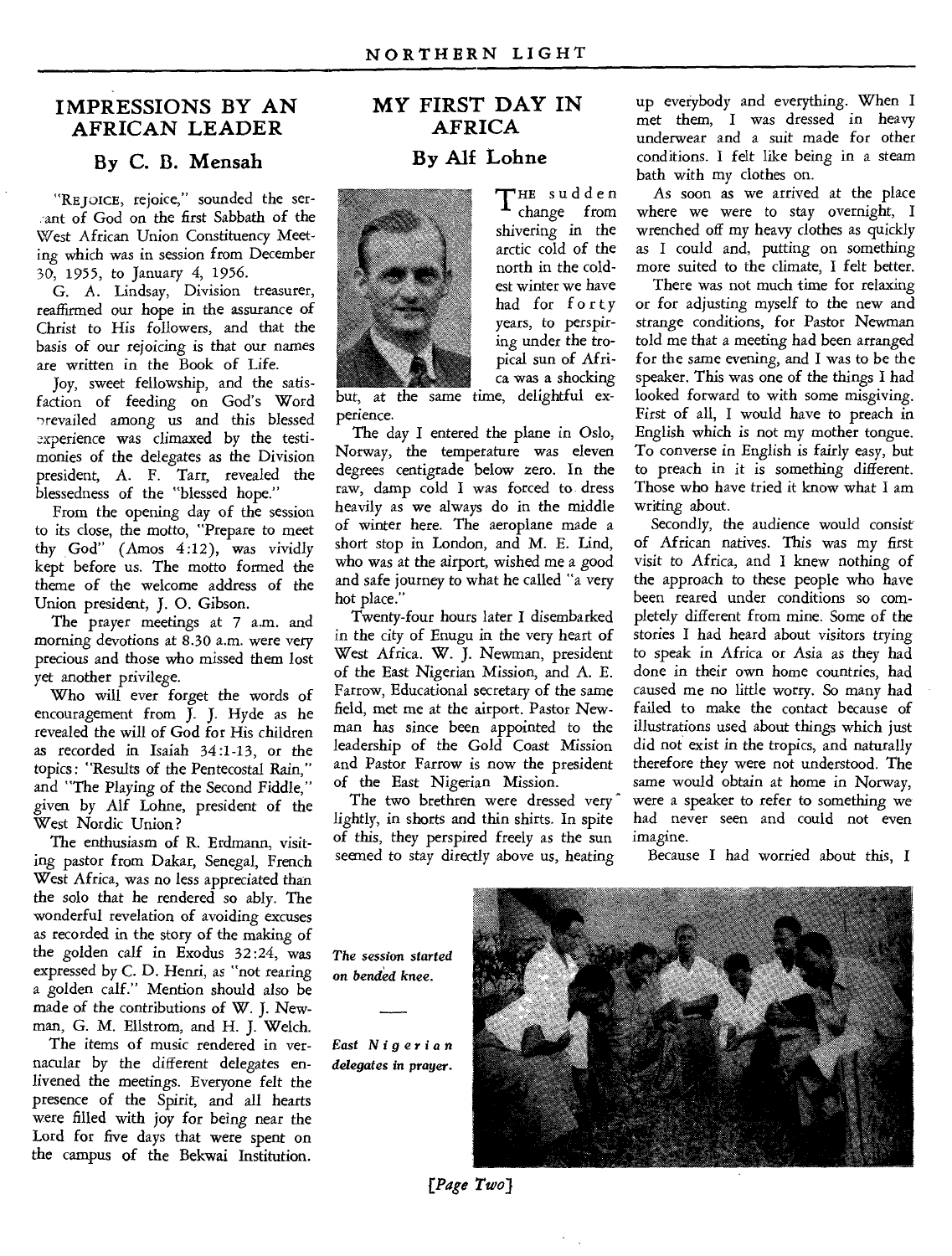tried to prepare some manuscripts before I left. Now I wanted to find my notes and think through my sermon for the first evening in Africa. But I could not find the bag containing my Bible, all my notes, and several other things. The bag was not in the room, and not in the car. Suddenly I remembered that I had put my bag and my suitcase on the ground when greeting the missionaries who came to meet me at the airport. My suitcase I had along, but we had forgotten the bag on the ground outside the airport.

"You will never see that bag again," the brethren assured me. And they told me a few examples of thefts that illustrated the sad fact that honesty in the cities of Africa is not much better than in the big cities of Europe.

They mentioned Alf Karlman who, when he was in Freetown, happened to put his hand in his pocket, and was not a little surprised to discover that there was already another hand in his pocket which had crept in from behind. They also related a story or a missionary who was travelling in one of the small, slowgoing trains. He sat by the window with his umbrella between his knees. He leaned back and tried to relax as the journey began. But suddenly he felt the umbrella slide up from between his knees and elegantly float out of the window and disappear. When he looked out he found that a man had been running alongside the train as it pulled out from the station and had stolen the umbrella out of his hands through the open window.

I heard other interesting but not too comforting stories along the same line as we drove to the airport office to try and find the lost bag. When we entered, my eyes at once searched all over the room for the bag. There it was, lying on one of the desks! I could have embraced the man who, with a good smile, handed it over to me. One of the airport men had found it and taken care of it.

I shall never forget my first meeting with our believers in Africa that *same*  evening. About fifty Adventists had gathered in the church, and in addition, about the same number of non-Adventists. Before I even saw the church, I heard the singing a long way off. And what singing that was! Full of life, full

of rhythm, full of melody! These believers belonged to the Ibo tribe, and I found everywhere that they were wonderful singers. Very few of them have ever seen any music, but they do not need it. They seem to have music in their very being. They sang different parts so that the entire congregation seemed like a well-trained choir. In all the meetings I later attended, the singing always intrigued me. Members of other tribes also did wonderfully well.

When I entered the pulpit the church was full. The women sat on one side, and the men on the other. Many, who could find no place in the church, filled the window openings.

What should I say to these people? I began by reading the first line of John 3:16. "Do you know this text?" I asked. All the Adventists nodded. "Will you then please repeat it together with me?" I asked again. Then, as with one mouth, they all rendered this wonderful text. No audience of white believers anywhere could have done better.

At once I felt the contact. These people, looking so different from any congregation I had ever addressed, loved these inspired words, and needed this message in the same way *as* all those I had spoken to in other countries. I have found that the message of the love of Christ is always timely, under all conditions and to all people.

Some of those I met that evening made a great and lasting impression on me. One of them was a young man. He was not yet baptized, but wanted to join the church. "What kind of work are you doing?" I asked him. "I work for a big firm here in Enugu," he answered, "but my boss will not let me have Sabbath free, so I probably will have to try to find another job." What this decision means in a country where there are hundreds of thousands wanting a job, can only be imagined.

I also met an older man. The native evangelist told me that he worked for the railway company. A short while before the company had offered him a better-paid job with shorter working hours. But the new job demanded that he should work on Saturdays. "What did you answer when you had that offer ?" I asked him. "I told them that I had settled that question a long time ago," the

man said. "I am not going to work on the Lord's day."

Doubtless our brethren and sisters in Africa love the truth just as much as any of us do in Europe or anywhere else in the world. The hope of the second coming of Christ is just as real and just *as* dear to them as it is to the rest of us.

That evening, when Brethren Newman, Farrow, and I sat talking together in our room, I suddenly discovered an ugly creature creeping on the wall just above my head. It was a lizard nearly half a metre long, having a red head and a blue tail. Looking straight at me, its head went quickly up and down as if it enjoyed the thought of *staying* overnight in the same room as this newcomer to Africa!

"Look," I said to Brother Newman, "I am not going to stay here tonight if creatures like that are creeping about!"

He laughed and pointed to the other wall where three other lizards of the same kind ran up and down, once in a while stopping to nod their heads in their strange and peculiar way as if thoroughly enjoying themselves.

"We like them in our bedrooms," the brethren said, "for these fellows eat the mosquitos that spread malaria."

Of course, I had to believe what the brethren said, but I could not help looking suspiciously every so often at these lizards playing tag on the white wall of the room.

When I crept under the mosquito-net, I found that all the bedding consisted of was one white sheet. However that was more than plenty in the heat of the tropics. When the lights were put out, I saw that a firefly was visiting us. It flew round and round making shining circle in the air. When it came close, the light it sent out was so strong that I could clearly discern the mesh of the mosq-itonet.

Hour after hour I lay awake, admir no the little insect carrying the light wherever it moved. Finally, when I went to sleep, it was with the wish *in* my hea t that my life might be like that—sending out light wherever I go !

So ended the first day of my visit in West Africa. Nearly eight weeks more followed—weeks spent with African believers at wonderful camp-meetings,

*(Concluded on back page.)*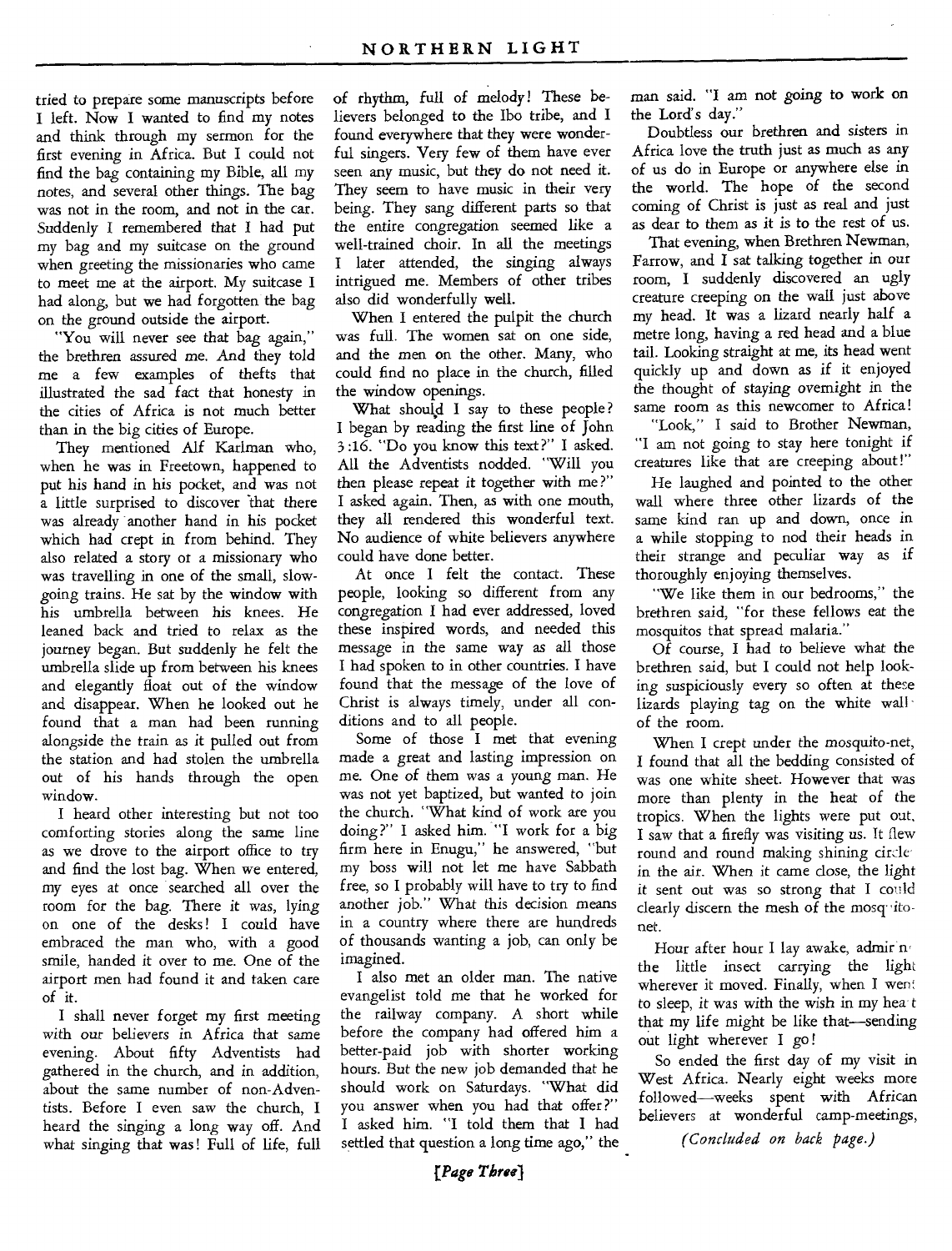

### **DUBLIN'S NEW CHURCH**

**By A. F. Tarr** 

IT was a long-to-be-remembered privi-<br>lege to share in the joy that came to lege to share in the joy that came to our members in Ireland on Sabbath, March 17th. Not only was that day St. Patrick's day, an institution which every Irishman, Roman Catholic and Protestant alike, dearly cherishes, but it was a day on which Seventh-day Adventists particularly could rejoice. For at eleven o'clock that morning there was to be dedicated in Dublin a carefully planned, well-erected, and delightfully appointed little church which Advent believers in Ireland can hereafter regard as their spiritual home.

Moreover this "home" of theirs is understood to be the first Protestant church to be erected in Dublin since 1890. For seven years our members have worshipped in a part of the city where, because of the nature of the surrounding community, much damage has come to their building and property. Only those who have visited the place can fully appreciate the situation of those who worshipped there. For years the members have longed and prayed—and worked for a more suitable building in more desirable surroundings, and March 17th was the day when their dreams—and hopes—at last came true.

To judge from the faces and the words of those gathered together that Sabbath morning, this was about the happiest day of their lives; and not alone of the

believers in Dublin: for from distant places isolated members attended, rejoicing in the possession of this stronghold of their faith in which they, too, might share, in Central Dublin. From as far away as Belfast members came in a chartered bus to share with their Dublin brethren and sisters in the blessings of that happy occasion. These Belfast members fully appreciated the joy that filled the hearts of their hosts that day, for they, too, are in hopes of a more representative church building—hopes that now point toward a possible realization before the end of 1957.

Anticipating the presence of visitors, the Dublin sisters, with characteristic Irish hospitality, had prepared—partly in the new Dorcas kitchen—a delicious lunch which was served in the MV and Dorcas hall at the noon and evening hours.

Much to our sorrow W. W. Armstrong, president of the British Union, was prevented by illness from officiating at the dedicatory service, but there were present from the British Union, N. H. Knight, C. Wilson, and W. G. C. Walton. 0. M. Dorland, president of the Irish Mission, took a leading part in the various services and spoke on the Sabbath afternoon. W. G. Nicholson, who, until recently, had served as pastor of the Dublin church, spoke at the Friday evening service and *gave a* history of the

building project from its inception. Inaddition to being pastor, Brother Nicholson had carried heavy responsibility in the erection of the building, including the preparation of the plans, and the purchase of all materials. Sister Nicholson had had much to do with the interior decorations and furnishings. To this energetic couple the members of the Dublin church are deeply indebted. It seemed most fitting that Pastor Nicholson should, on the Sabbath morning, offer the dedicatory prayer. In this prayer the entire congregation shared, having first stood in rededication of their own lives to the cause and service of God.

We wish for the Dublin church and for Pastor and Sister R. H. Bainbridge, who now take the oversight of the work in Dublin, God's rich and signal blessing, as from this new meeting place they go, forth charged with His power to bear to the hundreds of thousands in that centre of Catholicism, their personal witness of a soon-coming Saviour.

#### **Training Africa's Women**

#### *(Concluded from page* 7.)

making. The hygiene covered two onehour periods and the Dorcas work was dealt with by four different people. I spoke on membership and reporting and three African ladies divided the rest among themselves. One African lady spoke on visiting the sick, another dealt with helping the poor, and a third spoke on visiting the widows and encouraging other women. They did it very well and received very good attention.

At the end of each session the officers from all the societies came to the school for planning and business, and the next Sunday the school moves on to another centre.

To some meetings we will also take the Elementary Teacher Training girls along, especially when we shall teach sewing. This will *give* them an insight into Dorcas activities.

This is, in brief, what we have started carrying out, and with God's help we will be successful and hope to be of some encouragement to the women who otherwise never leave their village.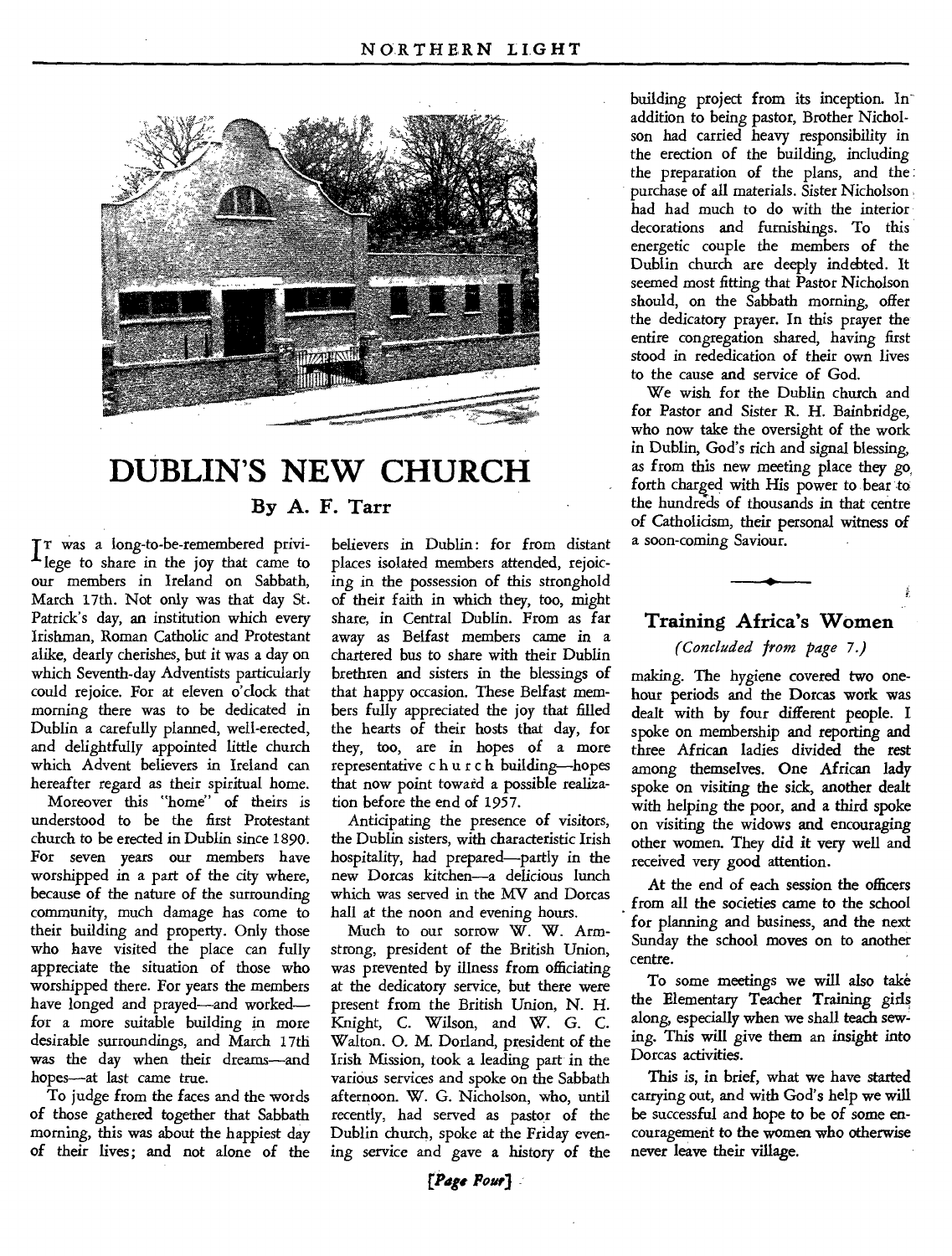

### **The Division Home Missionary Council By E. W. Pedersen**

WE **ARE** a council, congress, convention-conscious people. Experience has taught us to be. Prudence and our own human nature remind us regularly of **it.** 

Our Division H o m e Missionary Council, preceding the Division Autumn Council at Skodsborg in November, met a real need. The frequency with which departmental secretaries come and go, and the prevailing practice in some places of regarding departmental service as a side-line, or as a convenient steppingstone to something "higher," make it desirable, as well as *essential,* that regular opportunities be provided for needed instruction and counselling in order that uniformity of action and efficiency in service be maintained and further developed. An ideal would be to have such Division councils at the beginning of each four-year period. That would better enable us to plan for and embark upon a similar long-range plan of progress. If, at the same time, more stability and continuity in service of departmental personnel could be achieved—including working conditions which would allow the secretaries that singleness of purpose and effort so essential to success—we would be in a far more advantageous position to carry out a *stronger* and therefore a much imore fruitful soul-winning home missionary evangelism.

At Skodsborg all unions were represented; the Ethiopian Union by *its president.*  With the exception of two, all conference Home Missionaries secretaries were in attendance. Even isolated Iceland and

far-away Northern Norway had sent their men. In addition, the Division committee had invited all union presidents and secretaries, and all conference presidents to our council. Such evidences of appreciating the importance of the closest co-operation between the executives and the department is most encouraging. Home Missionary secretaries are anxious to give of their very best, and their very best will help produce the very best from our magnificent membership. We merely

claim sympathetic understanding and unstinted support. In this Division we are getting it.

For those who had had the responsibility for planning and arranging the Council, it was gratifying to learn that the consensus of opinion declared it a *success.* Gratefully we thank our heavenly Father for His blessing.

Elder T. L. Oswald's presence was largely responsible for our meeting becoming such a rich and profitable occasion. His vast experience as a world Home Missionary leader added weight to his contribution. His instruction was instructive; his inspiration, inspiring. We are indeed indebted to the General Conference for sending him over. The globe is rapidly diminishing, and this message is extending to a degree that forces upon us an ever-growing realization of the fact that in spite of our colourful<br>differences, there are harmoniously there are harmoniously blended similarities in our world-embracing design of Home Missionary evangelism, and that we all can learn valuable lessons from one another's problems, progress, and methods.

During the last day of our gathering we were privileged to welcome A. L.

#### **ORGANIZATION OF THE FREE WELFARE WORK IN GERMANY**

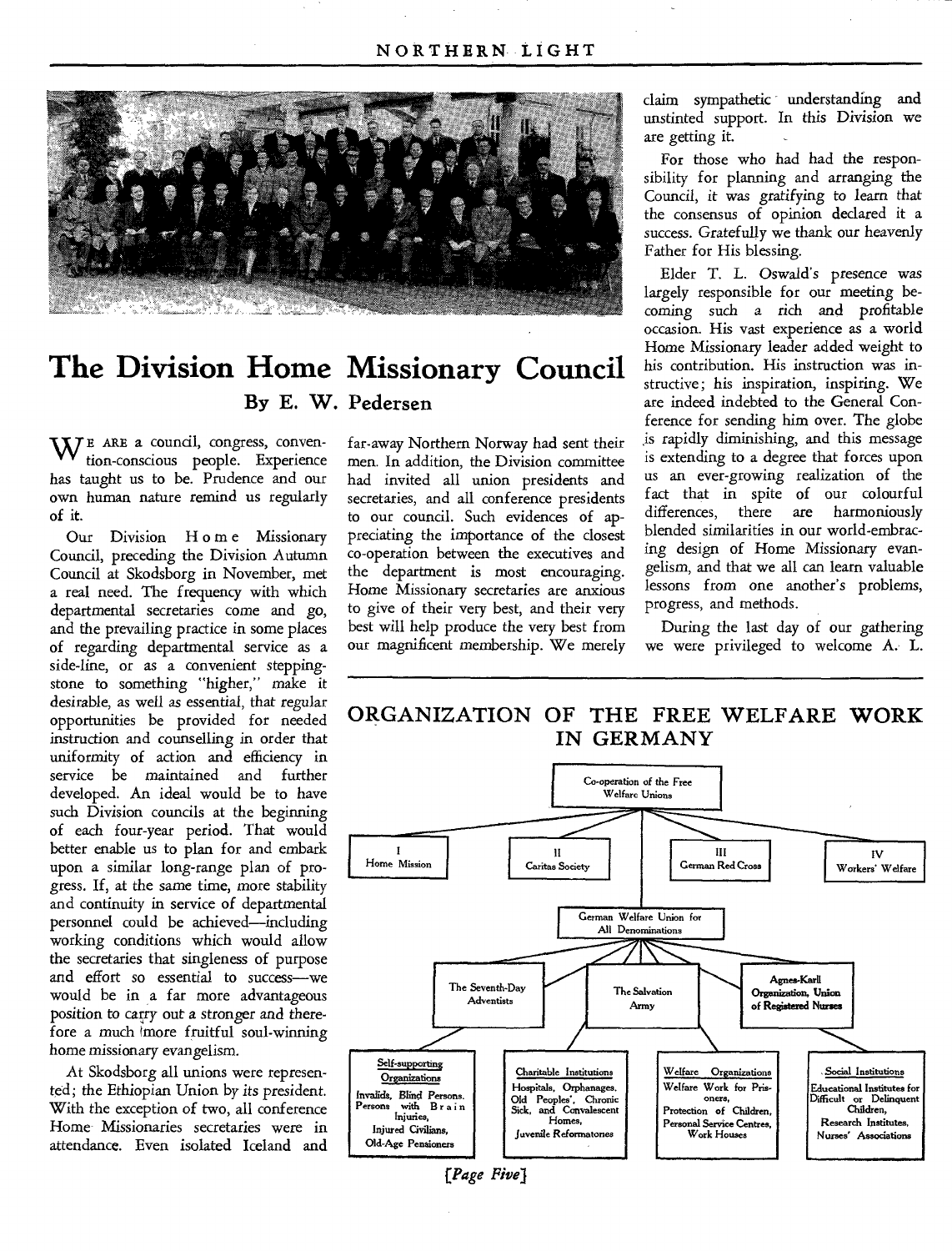Ham and C. W. Bozarth of the General Conference. At the morning devotional hour Brother Ham gave an inspiring and thought-provoking study.

Added flavour to our Council was given by 0. Brozio and W. A. Wild, Home Missionary secretaries of the Central and Southern European Divisions respectively. The war carved Europe up, raised barriers, and let down curtains which it is still hard to look over or through. Yet the members of the Advent family in this old continent have much in common and much to give each other. Our Division committee had kindly extended an invitation to these two sister divisions to associate with us on this occasion.

For many years the Central European D;vision has had a reputation for its splendid Dorcas Welfare work. We were eager to learn more about it and from it. Brother Brozio satisfied our expectations both informatively and instructively. The place which Seventh-day Adventists' welfare work occupies in the Organization of The Free Welfare Work of Germany is well illustrated by the diagram on the previous page.

As a nation-wide Danish Dorcas Welfare Convention was to convene a week later, this presentation of the place, value, and blessings of a strong welfare programme, as carried out to the south, was as timely as it was helpful and inspiring.

Elder Wild was more than a mere name. The old sanitarium chapel all but caught fire. Here was no faked enthusiasm for Home Missionary ministry. It was the genuine article, carried to the surface by the strong undercurrent of love for the task. And it was catching, so much so that even our most sedate and experienced diehards turned glow-worms.

We had requested Brother Wild to speak about the Schools of Lay-evangelism he conducts in his Division. And he did! One of the resolutions unanimously passed recommended such schools in our own Division.

The contributions of these visiting brethren were much appreciated. So were those of the other delegates who had prepared topics for presentation and discussion. A report of the Council will be sent out to the delegates in due time.

The last meeting, last impressions : Upturned faces of men consecrated to the sublime Home Missionary ministry; a

feeling of joy and gratitude to be associated with them; a parting look at our catching motto radiating from the Home Missionary protecting shield with its piercing sword—the caption under which we had met to become and to be: "Men Mighty in His Service."

#### **,} THE IMPORTANCE OF CHRISTIAN EDUCATION**

#### **By W. I. Smith**  *Principal,*

#### *Newbold Missionary College*

THE Bible and psychology are agreed that a young person's standards of conduct are determined more than anything else by the standards of the groups of which he is a member—in the home, the school, and the community. Infants are not born members of any social group. Children must be trained to become Seventh-day Adventists. Our particular spiritual characteristics must be preserved and passed on to our children, else our church will cease to exist. And this process must be carried on with great diligence. "These words, which I command thee this day, shall be in thine heart: and thou shalt teach them diligently unto thy children." Deut. 6:6, 7.

#### *Instruction must be started early.*

"As the twig is bent the tree is inclined." The hearts of the young are easily impressed. The lessons at mother's knee and in the very first years of school are far-reaching in their influence. Therefore we are instructed: "The church has a special work to do in educating and training its children that they may not, in attending schools or in any other

#### **West African Constituency Meeting**

#### *(Concluded from page 1.)*

was elected as secretary-treasurer for East Nigeria, our largest field. May the Lord help us to carry out the message of Pastor A. F. Tarr to make a highway for our Lord by our acts of love.

Before we said good-bye we dedicated our all to the finishing of the great commission Christ gave to us. Pray for the workers and lay members in West Africa.

association, be influenced by those of corrupt *habits."—Counsels to Teachers,*  page 173.

#### *Instruction must be consistent.*

The teaching of today must be supplemented by conduct which reinforces and strengthens the good impression tomorrow and on subsequent days. An eighteen-months-old baby refused to take his nap. After he kicked and screamed for five minutes, his mother gave in and the nap was omitted. That night when he was put to bed he repeated his tantrum, but this time he was spanked. A day or so later he refused to take his nap without being rocked, and after five minutes of screaming he was rocked. Next day again he demanded rocking and was spanked.

The principle of consistency applies uniquely in the religious life. There, example is far more potent than precept. How you do speaks so loud the child can't hear what you say. One example in the seats is worth ten precepts from the principal's desk. Therefore in his total environment, the child should be protected from worldly influences and should be indoctrinated with Adventist education.

#### *Instruction must be persistent.*

Because our modern civilization is very complex, it takes more years of instruction to establish fixed habits in the young than in former times. We are admonished to establish elementary schools, secondary schools, and colleges so that our young people may have "the blessings and privileges of an education at our schools, that they may be inspired to become labourers together with God." *—Counsels to Teachers,* page 44.

As older members of the flock of God we are to accept responsibility for guiding our youth and for assisting them financially, if necessary, so that they may be enabled to bring about this much desired end.

It is the\_ most important work of the church to become interested in saving its youth. No other provision as yet devised is comparable in effectiveness to the wonderful system of Adventist schools. Let us each therefore do all that we can, with the help of the Lord, to make them more readily accessible by all our children and youth.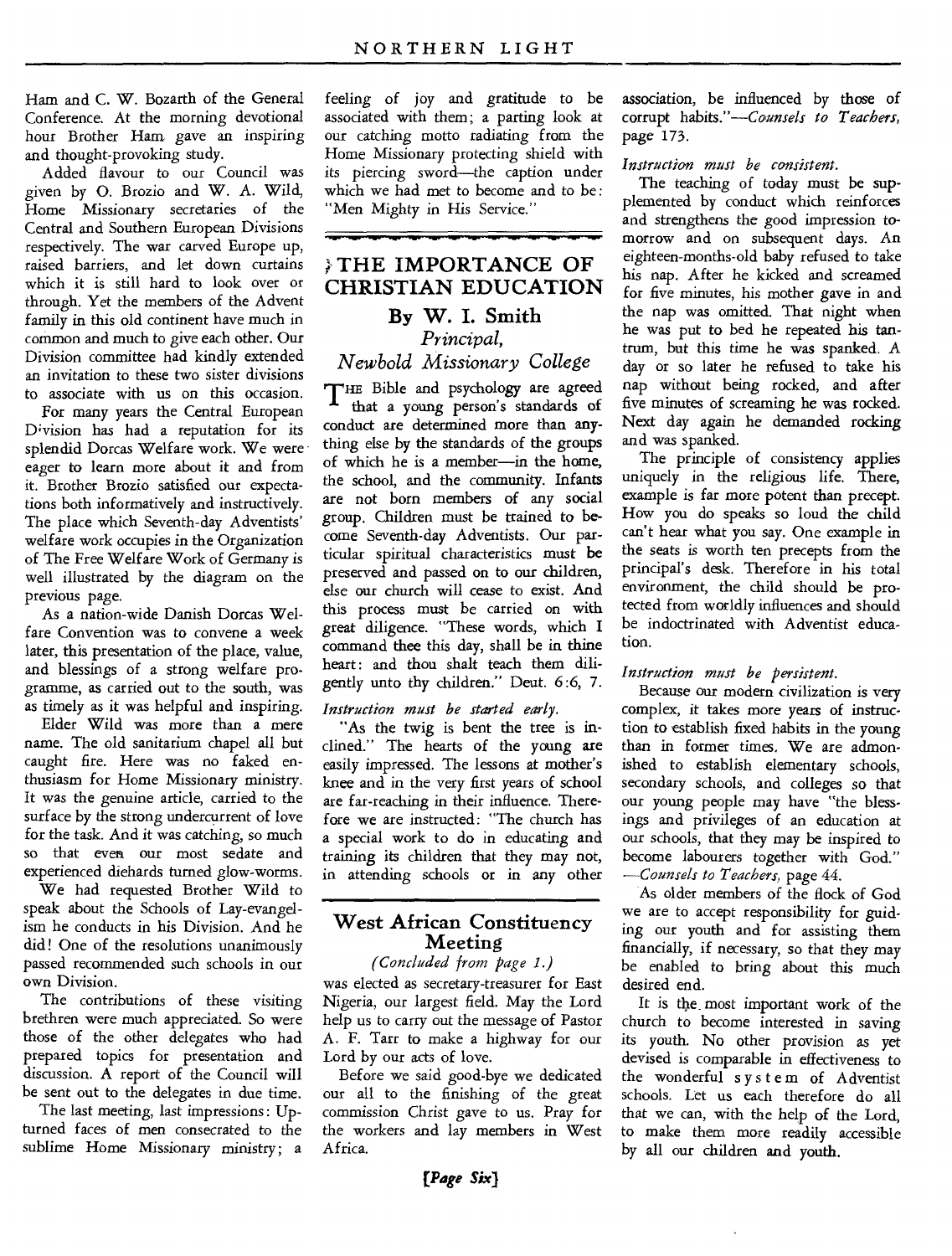### **Training Africa's Women**

#### By Miss A. S. Nuka

(Although this article was received some months ago, it is still of great interest to those engaged in women's work in the mission field, in view of the good success that has since attended Miss Nuka's efforts.—Ed.)

SINCE I took over the Women's Welfare district work, we have launched out on an entirely new project—a Travelling Welfare school. This school is meant to take the place of the training institutes that we organized and held during holidays in our school at Ihie, Nigeria. This new school idea was prompted by the fact that only a few women could attend a long institute, and they themselves not being too well informed and not being able to read, were not able to be of much help to the rest of the women in their respective churches.

We divided the whole district of nineteen churches (and this is one of thirteen similar districts in the East Nigerian Mission) into six centres which are central to a group of churches. This arrangement enabled many more women to attend. The school is in session at a centre almost a whole day at a time—at least from 9 a.m. to 5 p.m. We plan to hold school every second Sunday at some centre until we

*Women of East Nigeria who await the aid and influence of the Dorcas worker.* 

make a complete round in the district, and then make a second and a third one in each year.

We have eight special subjects that we want to cover this year, namely (1) Spiritual studies on some special topics, either requested by the Dorcas societies or of our own choice; (2) Compound Hygiene consisting of studies on germs, malaria, flies, sundry worms, etc.; (3) Child care; (4) Diet; (5) Breadmaking; (6) Soap making; (7) Sewing; and (8) Dorcas work. We have intended to cover these studies in three rounds within this year.

The first session was held on January 30th, in the remotest corner of the



*A fine group of Dorcas women in East Nigeria.* 



district. We assembled in a thatched but airy little church—airy because there were no walls at all! There were not enough seats to accommodate all those who came, but we soon improvised some by putting planks across two chairs. At the opening time there were thirty-four Dorcas sisters present, but by the time we were well on the way there were over seventy people there—even men could not keep away. The session was climaxed by bread baking. We had two ovens made out of an old petrol drum, and it is amazing how well they served the purpose. Twentyfour little *loaves* were baked in these two ovens at one baking and these were sold to any who wanted them at 3d. each. So we covered our outlay of expenses on that, and seventy people learned how to make bread. Is that not a good project?

The Bible study was based on the thought, "What is it that makes us different from others ?" which was their own request handed in at the officers' meeting two weeks before at the Training College, Ihie.

The Federation officers are all of some schooling and speak English. Each had a part in teaching in one or the other way. We were five in number, so it was not too much for any of us.

The folks really appreciated it, and we had a good discussion on Dorcas work, too. So we hope that some inspiration was obtained from the effort. We the officers, were thrilled over the situation for we received *the* best of attention and interest.

In this first round to the centres in the district we are teaching compound hygiene, Dorcas work, Bible study, and bread

*(Continued on page 4.)* 

*[Page Seven)*